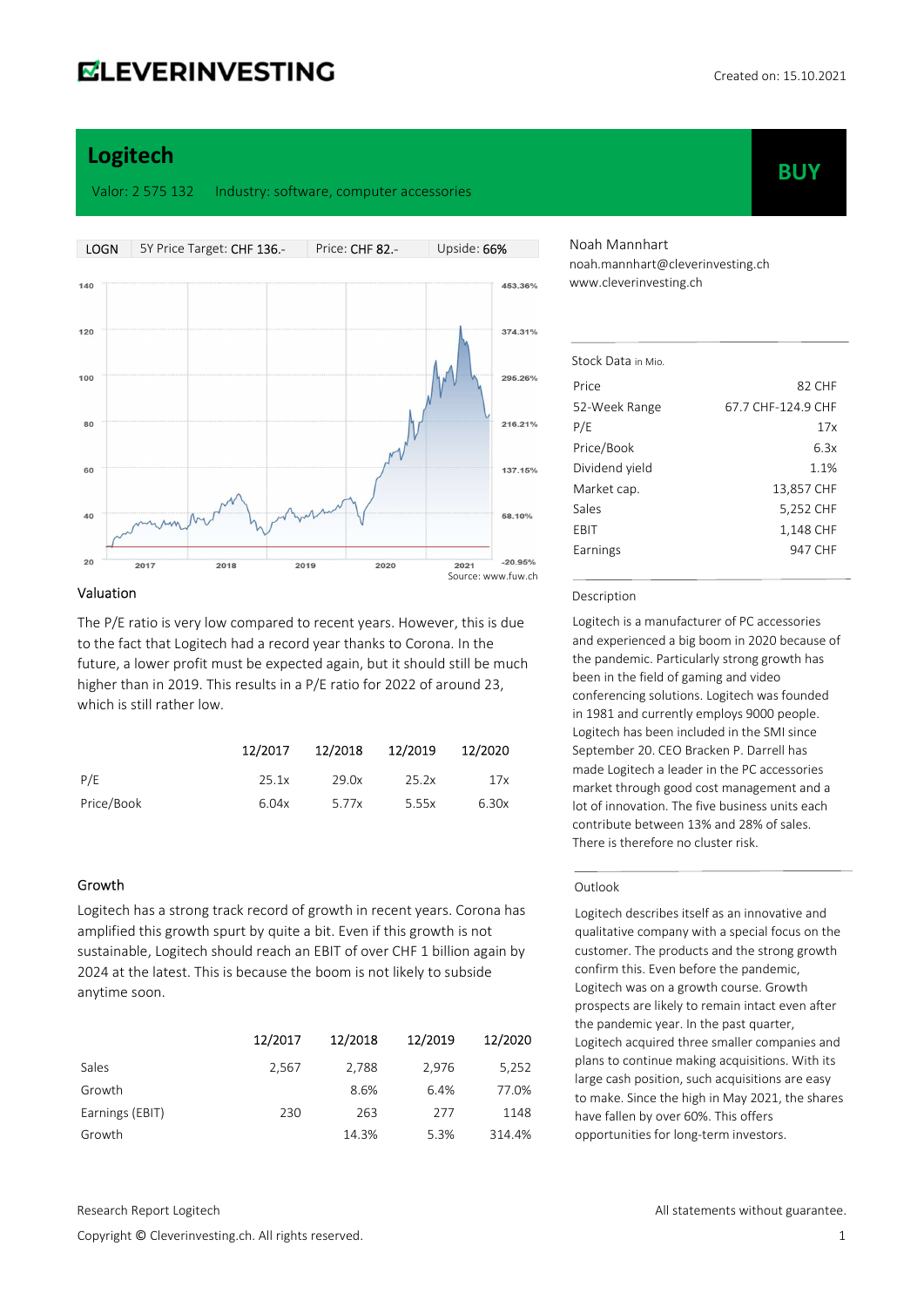# **ELEVERINVESTING**

### Efficiency

Logitech has been able to strongly increase its return on sales since 2019. In the future, the return on sales should remain at this level. Compared to Apple, the return on sales is a bit smaller, but still on a good path.

|                    | 12/2017 | 12/2018 | 12/2019 | 12/2020 |
|--------------------|---------|---------|---------|---------|
| Return on sales    | 8.1%    | 9.2%    | 15.1%   | 18.0%   |
| Sales per employee | 347.098 | 420.797 | 422.473 | 450.887 |

### Profitability

The return on equity is very high compared to the equity ratio. Compared to Apple, Logitech is better in terms of profitability when the equity ratio is adjusted. A return on equity of over 40% can also be expected in the future.

|                    | 12/2017 | 12/2018 | 12/2019 | 12/2020 |
|--------------------|---------|---------|---------|---------|
| Return on equity   | 21.9%   | 23.1%   | 33.7%   | 50.5%   |
| e.g. GN Store Nord | 36.1%   | 55.6%   | 61.1%   | 87.9%   |

### Balance sheet quality

Logitech's balance sheet looks very strong. In 2020, liquidity was expanded thanks to strong growth. This puts Logitech in a position to make larger acquisitions. The debt-equity ratio is very low at under 100%, which means Logitech can survive a longer lean period or borrow money cheaply.

|                   | 12/2017 | 12/2018 | 12/2019 | 12/2020 |
|-------------------|---------|---------|---------|---------|
| Equity ratio      | 60.3%   | 58.1%   | 63.0%   | 54.6%   |
| Net. Liquidity    | 642     | 605     | 716     | 1.750   |
| Debt-equity ratio | 66%     | 72%     | 59%     | 83%     |

## SWOT-Analysis

| Strengths                                                                                                                                                                                             | Weaknesses                                                                                                                                   |
|-------------------------------------------------------------------------------------------------------------------------------------------------------------------------------------------------------|----------------------------------------------------------------------------------------------------------------------------------------------|
| • The financial situation is excellent<br>• Logitech has a strong position in the gaming and video<br>conferencing accessories market with high quality<br>products<br>• Logitech shows strong growth | • 2020 was a record year, profit is likely to be much<br>lower in 2021<br>• The remote-control business is being displaced by<br>smartphones |
| <b>Opportunities</b>                                                                                                                                                                                  |                                                                                                                                              |
|                                                                                                                                                                                                       | <b>Threats</b>                                                                                                                               |

## Appointments

GA: 08.09.2022, Lausanne Year-end figures: End April Quarterly statement: End October

#### Website

https://www.logitech.com

Investor Relations Benjamin Lu Tel. 021 863 51 11 E-Mail: investor\_relations@logitech.com